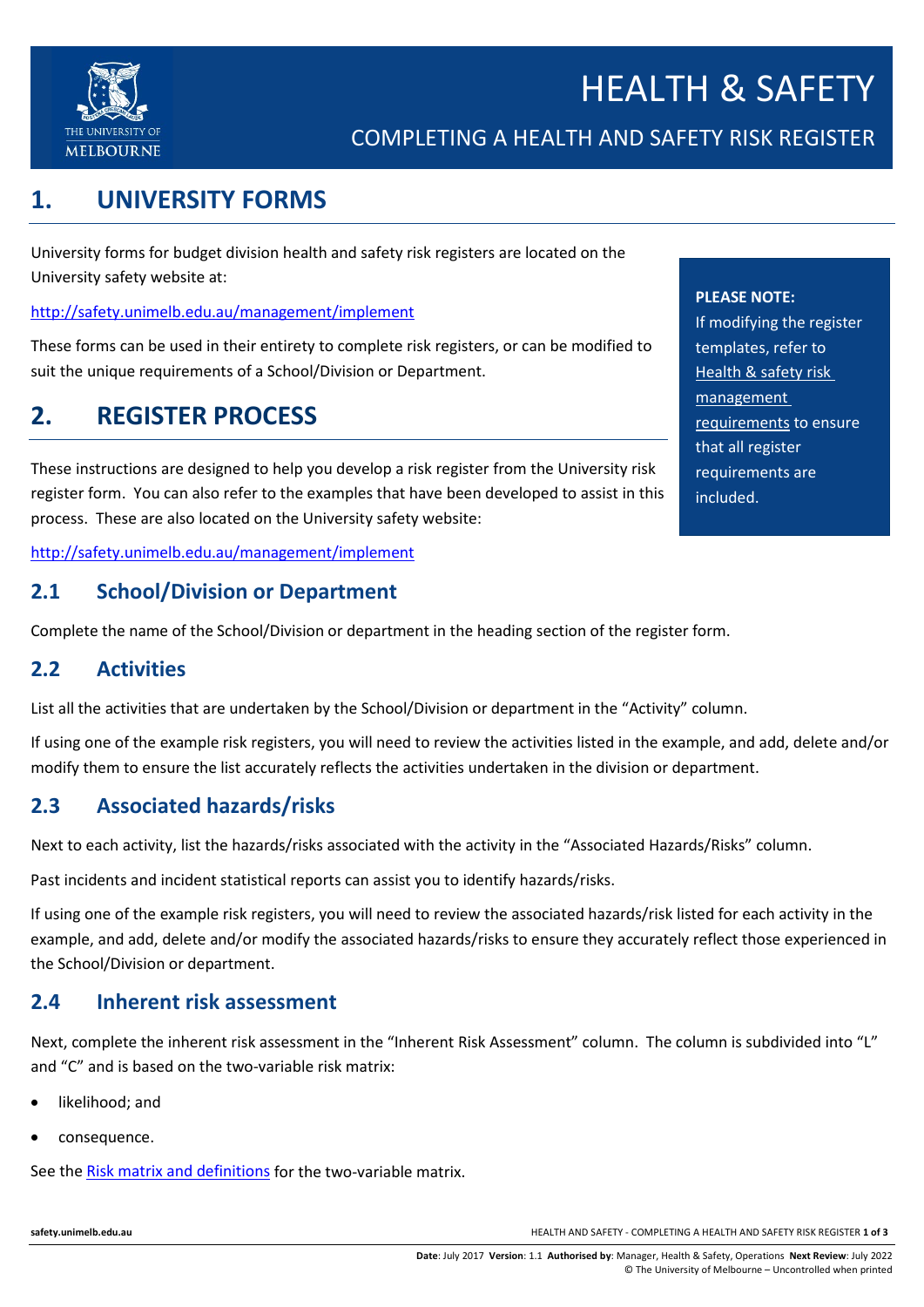The **inherent risk**, is the level of risk that an activity/hazard category would pose if *no controls* or other mitigating factors were in place.

If using one of the example risk registers, you will need to review the risk analysis/score listed for each activity in the example, and confirm or modify the associated risk analysis/score to ensure it accurately reflects the risk level experienced in the division or department.

## **2.5 Legislation/Standards/Guidance**

Next to each activity, list any legislation, standards or other guidance materials that are relevant to the activity in the "Legislation/Standards/Guidance" column.

Past internal and external audits have identified that this section is often overlooked, and if reviews are not taken, then superseded acts, regulations and standards may continue to be listed.

If using one of the example risk registers, you will need to review legislation listed for each activity in the example, and add or delete the legislation, standards and guidance listed to ensure they accurately reflect the legal requirements for the activities undertaken in the Division or Department.

### **2.6 University requirements and processes**

Next to each activity or aspect, list any University requirements and/or processes (that are relevant to the activity) in the "University Procedures" column.

University-wide health and safety requirements and processes do not exist for every possible operational risk. Divisions and departments may have local requirements and processes for specific activities/risk not contained in University-wide procedures. These requirements and processes should also be listed in the risk register.

If using one of the example risk registers, you will need to review University requirements and processes listed for each activity in the example, and add or delete references to ensure they accurately reflect and are applicable to the School/Division.

## **2.7 Controls**

Next to each activity, list any controls (that are relevant to the activity) in the "Controls" column. The purpose of the listed controls is to reduce the risks associated with an activity.

The Register should reflect the activities and subsequent controls of the Division or Department.

If you identify that there are controls that should be adopted by the division or department, these can be raised and established by the local health and safety committee. Do not include controls that have not been adopted by the division

**PLEASE NOTE:**

or department.

If using one of the example registers, you will need to review the controls listed for each activity in the example, and add, delete or modify the list to ensure it accurately reflects the controls applicable in the division or department.

## **2.8 Residual risk assessment**

Next to each activity, list the residual risk rating for the activity in the "Residual Risk Rating" column. The "L" and "C" columns have not been provided here, but the final ratings should still be calculated using the two variable risk matrix.

The r**esidual risk** is the level of risk associated with an activity *after* proposed/additional controls have been implemented to further eliminate or reduce the risk.

**[safety.unimelb.edu.au](http://www.pb.unimelb.edu.au/ehs/)** HEALTH AND SAFETY - COMPLETING A HEALTH AND SAFETY RISK REGISTER **2 of 3**